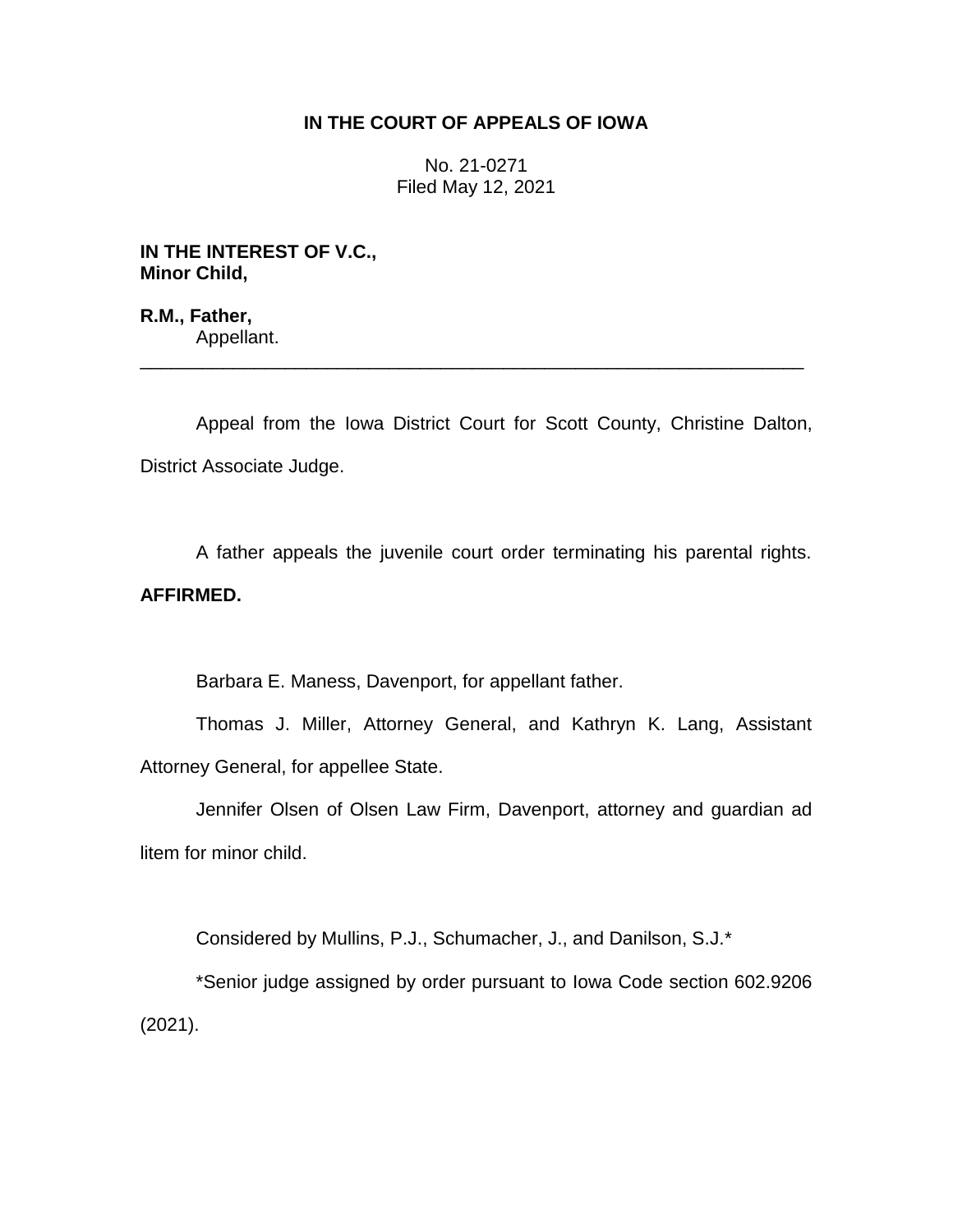#### **DANILSON, Senior Judge.**

A father appeals the juvenile court order terminating his parental rights. The juvenile court did not abuse its discretion by denying the father's motion for a continuance. There is clear and convincing evidence in the record to support termination of the father's parental rights, and termination is in the best interests of the child. We affirm the decision of the juvenile court.

### **I. Background Facts & Proceedings**

R.M. is the father of V.C., who was born in 2013.<sup>1</sup> The child was removed from the father's care on November 8, 2018, after the father and child were discovered living in a crack house. The child tested positive for cocaine and the father provided a diluted urine sample. The child was placed with an adult sibling.

On February 7, 2019, the child was adjudicated to be in need of assistance (CINA), pursuant to Iowa Code section 232.2(6)(c), (g), (n), and (o) (2018). The father completed a substance-abuse treatment program but soon relapsed. He was inconsistent in keeping in contact with the Iowa Department of Human Services (DHS); sometimes going for long stretches of time without contact.

The father completed a different substance-abuse treatment program. He maintained sobriety for a period of time but relapsed again, testing positive for cocaine in December. In January 2020, the father began showing progress with services. On April 3, the juvenile court found there were statutory grounds to terminate the father's rights but determined he should have additional time to work on reunification. The court stated, "If [the father] is able to take steps to ensure he

 $\overline{a}$ 

<sup>1</sup> The mother's parental rights were terminated on April 3, 2020.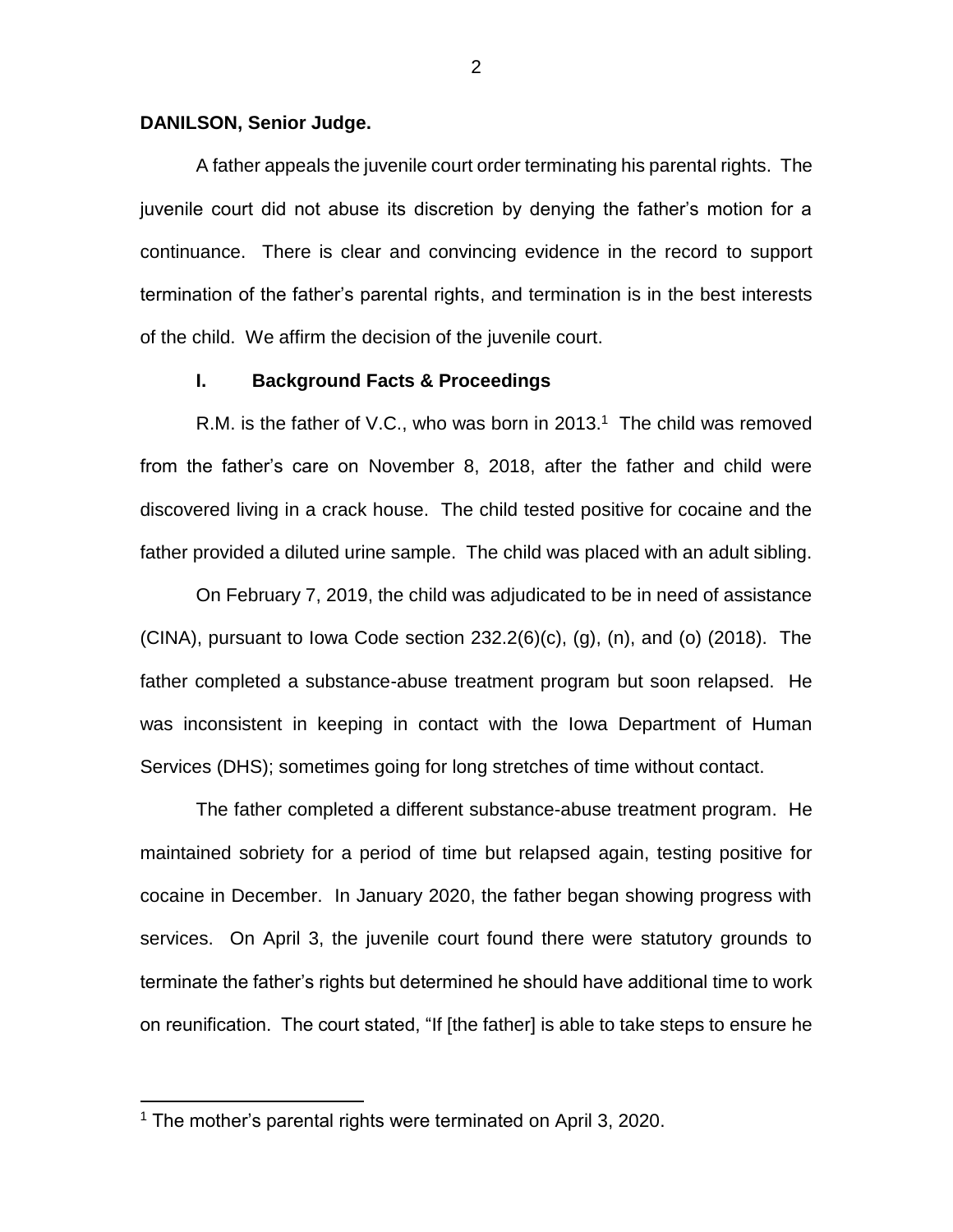will not relapse again and continues to make progress assuming full time care of his daughter, he could regain custody of her. He has time to do so."

In May, the father's sweat patch was positive for cocaine. On July 15, the State filed a petition seeking termination of the father's parental rights. He had another positive sweat patch in September. The termination hearing was scheduled for October 26, but the father was hospitalized, and the hearing was continued to December 30.

On December 30, the father was again hospitalized, stating he had heart problems after shoveling snow. The juvenile court denied the father's request for a continuance. The court determined a transcript would be provided to the father before he presented his case. The State presented its case, and the remainder of the hearing was continued to February 9, 2021. On February 3, the father requested another continuance, stating he had a long-term cardiac monitor and needed to avoid stress. The court denied the motion on the ground the father had not provided proof he could not participate in the hearing.

On February 8, the father filed a renewed motion for a continuance, stating he was under doctor's advice to avoid stressful situations like court hearings. This motion was denied at the hearing on February 9. The juvenile court determined it was in the child's best interests to proceed with the hearing. The father did not personally appear at the hearing but was represented by counsel.

The juvenile court terminated the father's parental rights under section 232.116(1)(d) and (f) (2020). The court found:

While [the father] is managing to significantly reduce his use of cocaine and have short periods of sobriety, he has not been able to demonstrate that he can sustain his sobriety over the past two years.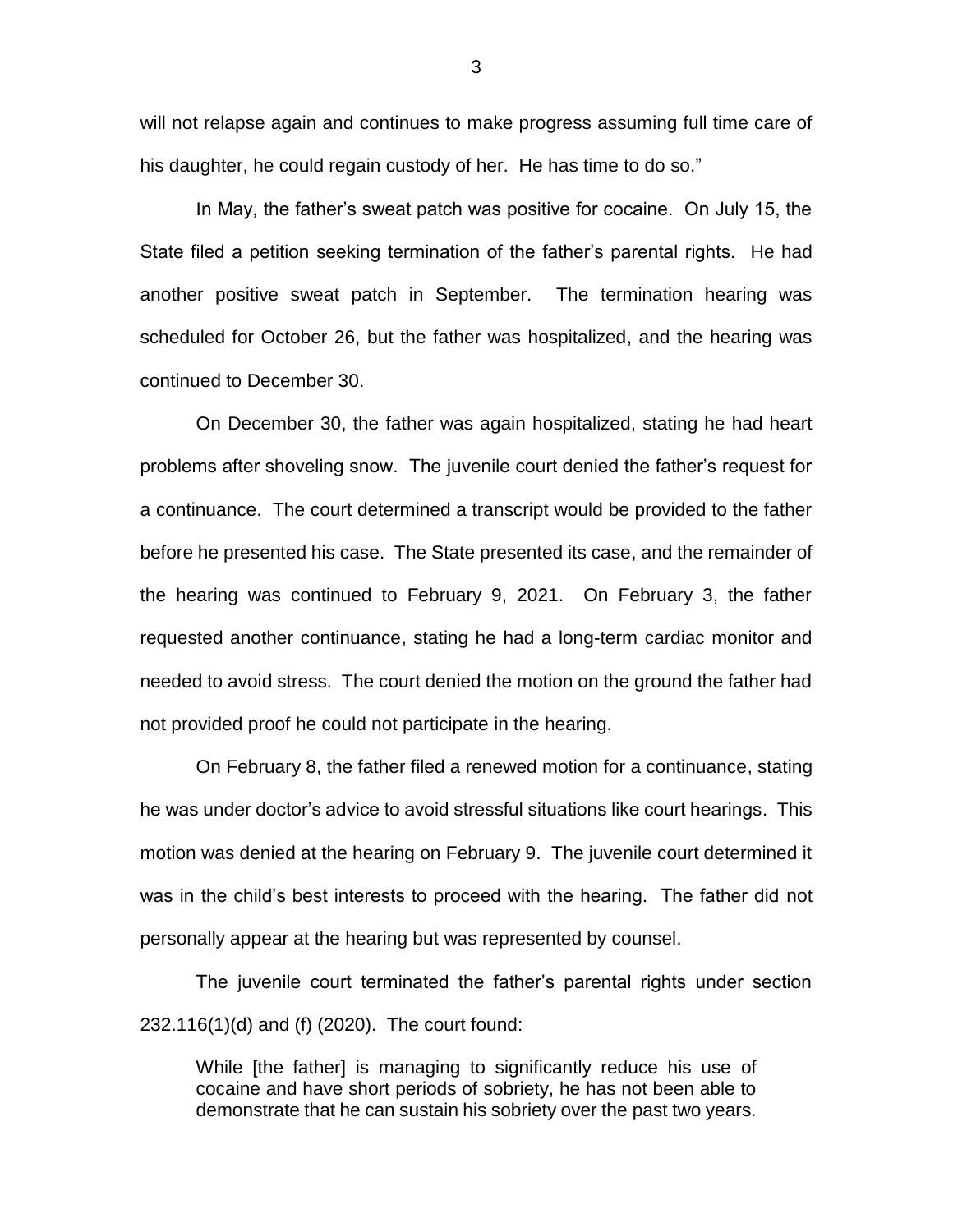[The child] is young. She needs 24/7 care and supervision. She needs the stability and safety a drug free parent can provide. She deserves to live in a drug free environment with a parent who can meet her daily physical and emotional needs.

The court found termination of the father's parental rights was in the child's best interests. The father appeals the juvenile court's decision.

#### **II. Standard of Review**

Our review of termination proceedings is de novo. *In re A.B.*, 815 N.W.2d 764, 773 (Iowa 2012). The State must prove its allegations for termination by clear and convincing evidence. *In re C.B.*, 611 N.W.2d 489, 492 (Iowa 2000). "'Clear and convincing evidence' means there are no serious or substantial doubts as to the correctness [of] conclusions of law drawn from the evidence." *Id.* Our primary concern is the best interests of the child. *In re J.S.*, 846 N.W.2d 36, 40 (Iowa 2014).

### **III. Continuance**

Although not specifically raised as an issue, the father's petition on appeal asserts the court improperly denied his motions for a continuance. The father claims his right to testify at the termination hearing was thwarted by the court's denial of his motion for a continuance.

The father has not cited any legal authority in support of his claim, and therefore, we deem the issue waived. *See* Iowa R. App. P. 6.903(2)(g)(3) ("Failure to cite authority in support of an issue may be deemed waiver of that issue."); *see also* Iowa Rs. App. P. 6.201(1)(d) ("The petition on appeal shall substantially comply with form 5 in rule 6.1401."); 6.1401–Form 5 ("[S]tate what findings of fact or conclusions of law the district court made with which you disagree and why,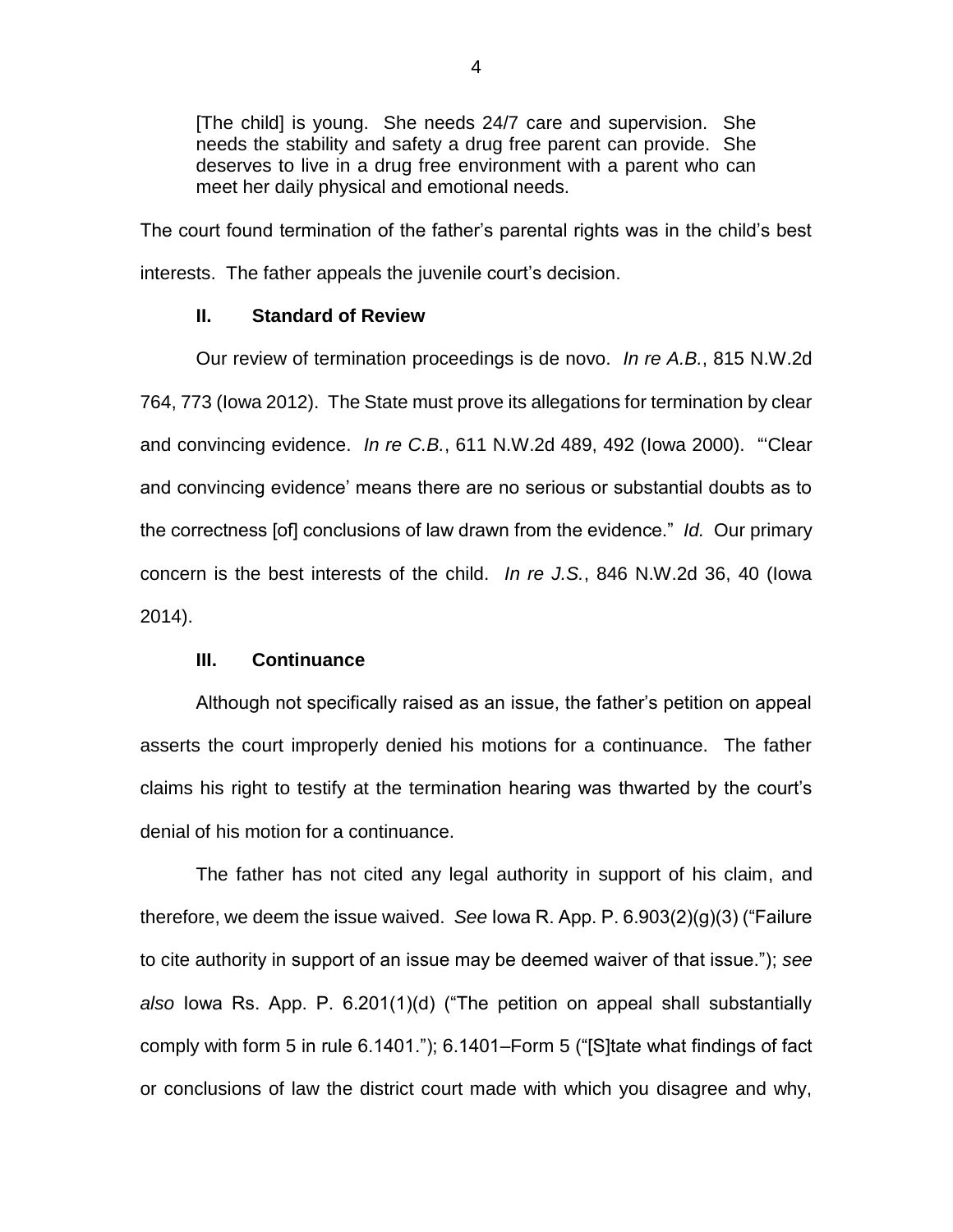generally referencing a particular part of the record, witnesses' testimony, or exhibits that support your position on appeal. . . . General conclusions, such as 'the trial court's ruling is not supported by law or the facts' are not acceptable*.*"). Furthermore, even if the issue was not waived, we would find the juvenile court did not abuse its discretion by denying the father's motion for a continuance. *See In re R.B.*, 832 N.W.2d 375, 378 (Iowa 2013) (noting we review a court's ruling on a continuance motion for an abuse of discretion and such motions "shall not be granted except for good cause"). The child needed permanency, and it was in the child's best interests to proceed with the termination hearing.

## **IV. Sufficiency of the Evidence**

 $\overline{a}$ 

The father claims there is not sufficient evidence in the record to support termination of his parental rights. "We will uphold an order terminating parental rights where there is clear and convincing evidence of the statutory grounds for termination." *In re T.S.*, 868 N.W.2d 425, 434 (Iowa Ct. App. 2015). "When the juvenile court orders termination of parental rights on more than one statutory ground, we need only find grounds to terminate on one of the sections to affirm." *Id.* at 435. We focus on the termination of the father's parental rights under section 232.116(1)(f).<sup>2</sup>

 $2$  Under section 232.116(1)(f), a parent's rights may be terminated if the court finds: (1) The child is four years of age or older.

<sup>(2)</sup> The child has been adjudicated a child in need of assistance pursuant to section 232.96.

<sup>(3)</sup> The child has been removed from the physical custody of the child's parents for at least twelve of the last eighteen months, or for the last twelve consecutive months and any trial period at home has been less than thirty days.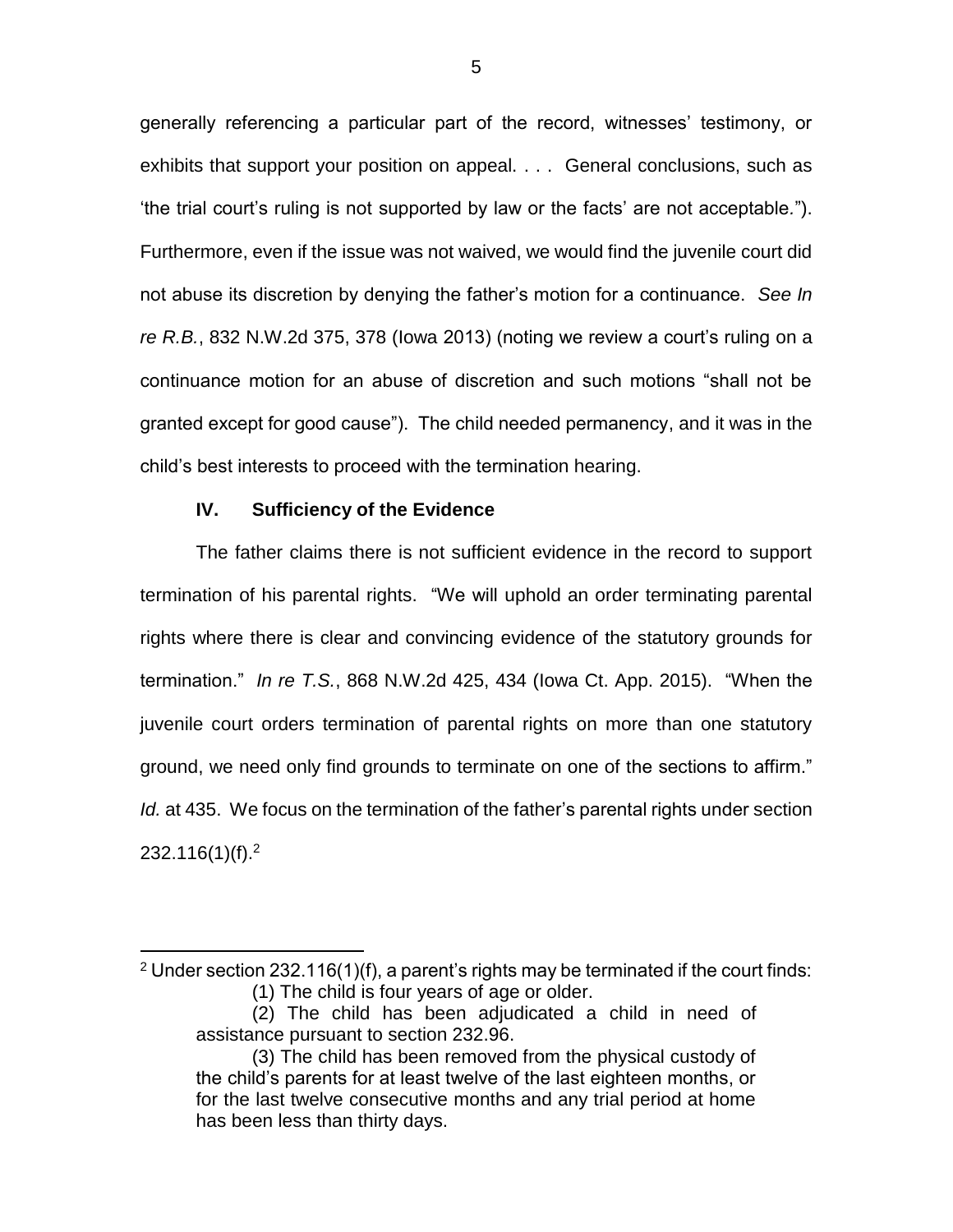The father contests only the fourth element of section  $232.116(1)(f)$  whether the child can be safely returned to his care. A child cannot be returned "if by doing so the child would be exposed to any harm amounting to a new child in need of assistance adjudication." *In re M.M.*, 483 N.W.2d 812, 814 (Iowa 1992). "The threat of probable harm will justify termination, and the perceived harm need not be the one that supported the child's initial removal from the home." *Id.* We consider whether there is clear and convincing evidence to show a child could be returned to a parent's care at the time of the termination hearing. *See In re A.M.*, 843 N.W.2d 100, 111 (Iowa 2014).

The father has a long history of cocaine use. Although he has completed substance-abuse treatment programs, he continues to relapse. The father has not been able to maintain sobriety on a long-term basis. We also note that the juvenile court granted the father an additional six months in April 2020 and he was unable to stay drug free for six months. He tested positive for cocaine in May and September 2020. Additionally, the father failed to consistently participate in drug screens and visitations. We recognize that the father made some progress in improving his lifestyle by obtaining a residence and a vehicle. Overall, however, his progress is too little and too late.

We find there is clear and convincing evidence in the record to support the juvenile court's ruling that the statutory grounds for termination under section 232.116(1)(f) were met.

 $\overline{a}$ 

<sup>(4)</sup> There is clear and convincing evidence that at the present time the child cannot be returned to the custody of the child's parents as provided in section 232.102.